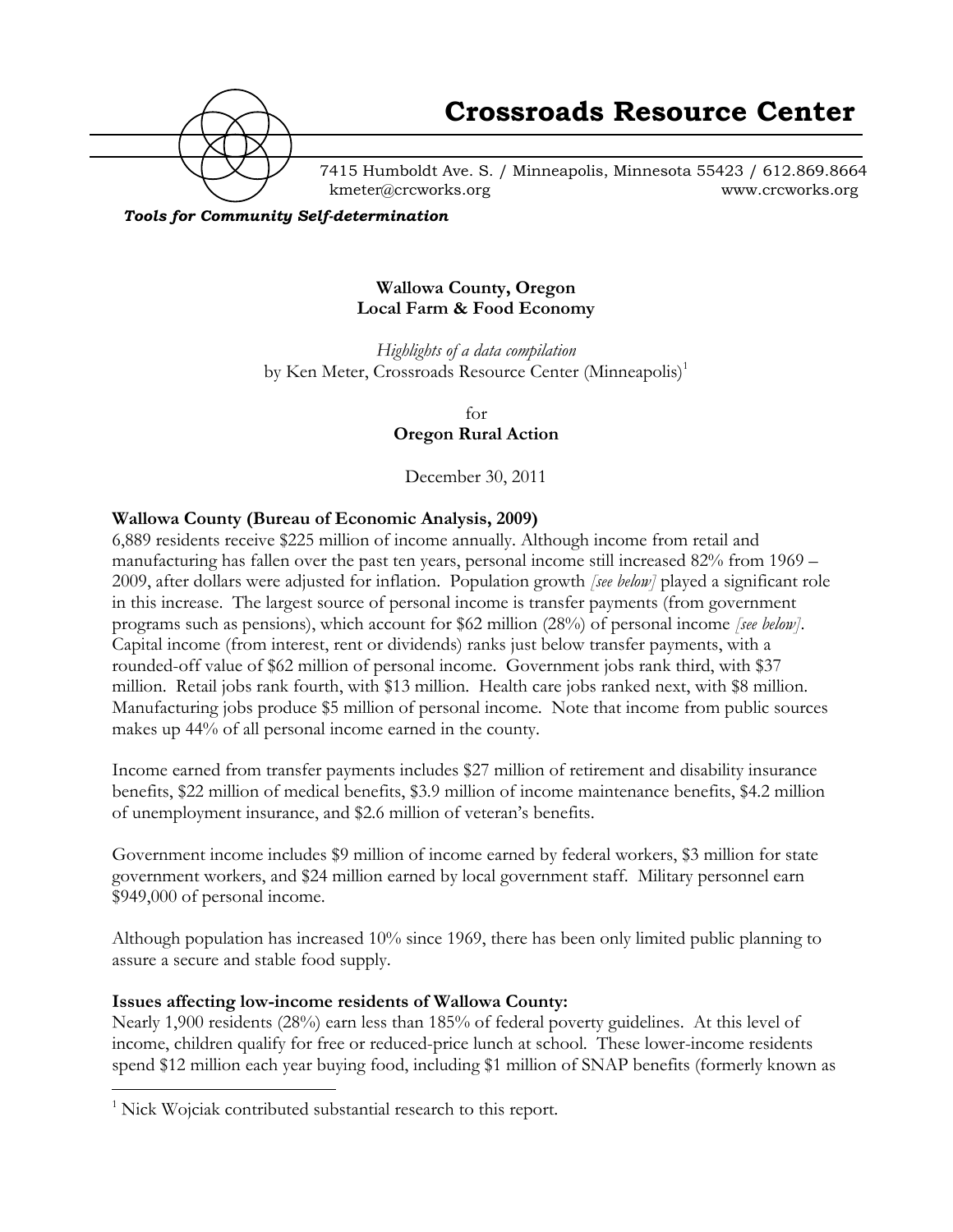food stamps) and additional WIC coupons. The county's 526 farmers receive an annual combined total of \$4 million in subsidies (23-year average, 1987-2008), mostly to raise crops such as wheat that are sold as commodities, not to feed Wallowa County residents. *Data from Federal Census of 2000, Bureau of Labor Statistics, & Bureau of Economic Analysis.*

9% percent of the county's households (nearly 600 residents) earn less than \$10,000 per year. *Source: Federal Census American Community Survey 2005-2009.*

20% of Oregon adults aged 18-64 carry no health insurance. *Source: Centers for Disease Control.*

#### **Food-related health conditions:**

26% of Oregon residents reported in 2009 that they eat five or more servings of fruit or vegetables each day. 74% do not. This is a key indicator of health, since proper fruit and vegetable consumption has been connected to better health outcomes. *Source: Centers for Disease Control.*

56% of Oregon adults reported in 2009 they have at least 30 minutes of moderate physical activity five or more days per week, or vigorous physical activity for 20 or more minutes three or more days per week. *Source: Centers for Disease Control.*

7% of Oregon residents have been diagnosed with diabetes as of 2010. *Source: Centers for Disease Control.* Medical costs for treating diabetes and related conditions in Wallowa County are estimated at \$4 million per year. Costs for the state of Oregon as a whole total \$2.2 billion. *Source: American Diabetes Association cost calculator.*

61% of Oregon residents are overweight (33%) or obese (28%). *Source: Centers for Disease Control.*

# **The county's farms (Agricultural Census, 2007)**

Agricultural Census data for 2007 were released February 4, 2009

*The Census of Agriculture defines a "farm" as "an operation that produces, or would normally produce and sell, \$1,000 or more of agricultural products per year."*

*Land:*

- 526 farms. This is 1% of Oregon farms.
- The county had 5% more farms in 2007 than in 2002. Some of this may be due to census takers making better contact with small farms.
- 113 (21%) of these are 1,000 acres or more in size.
- 170 (32%) farms are less than 50 acres.
- Average farm size is 1,004 acres, more than double the state average of 425 acres.
- The county has 528,000 acres of land in farms.
- This amounts to 3% of the state's farmland.
- Wallowa County holds 49,000 acres of harvested cropland.
- 45,000 of these acres are irrigated.
- Average value of land and buildings per farm was \$1.2 million. This was significantly more than the 2007 state average of \$804,000.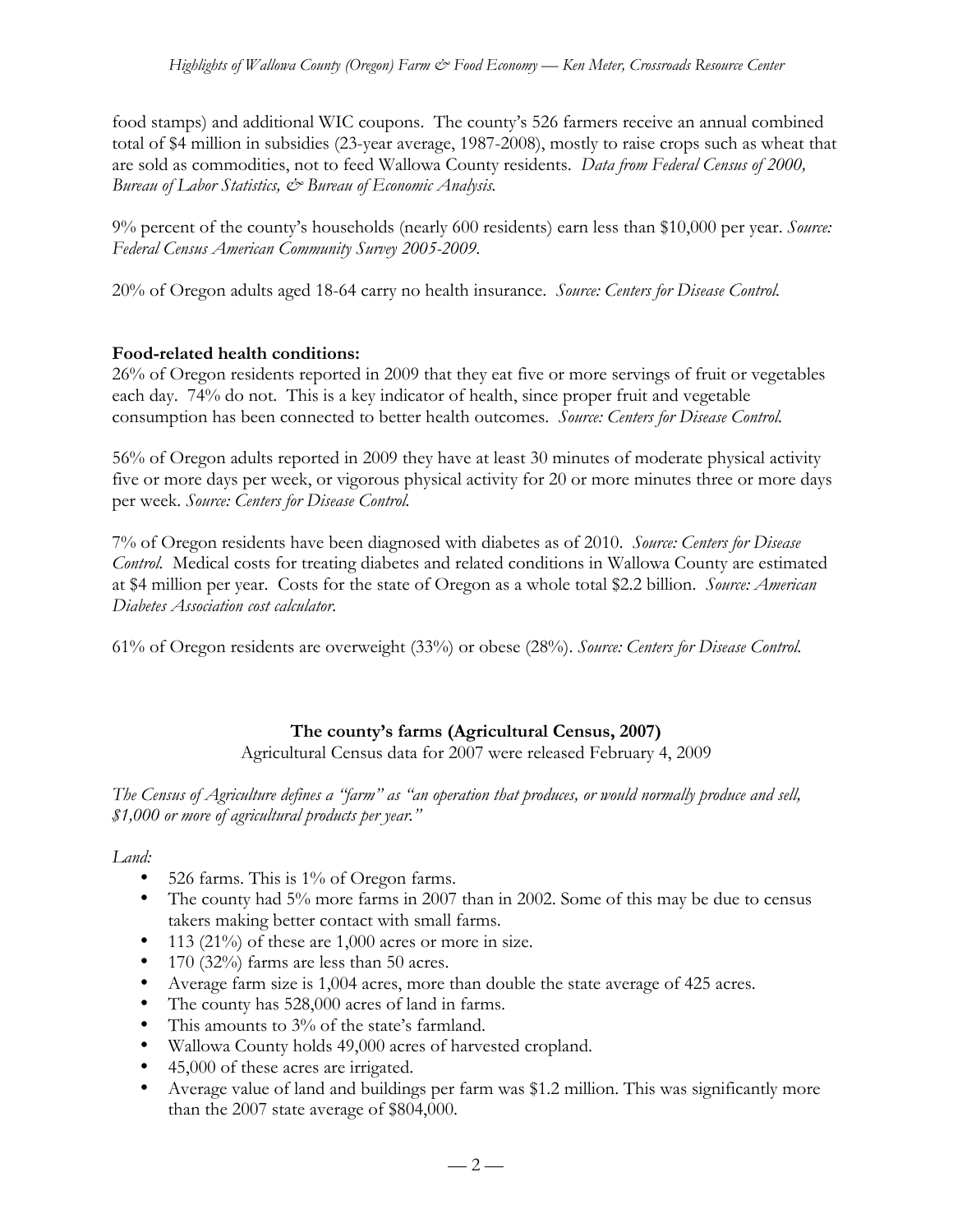# *Sales:*

*With the exception of foods sold directly to consumers (see below), farmers typically sell commodities to wholesalers, brokers or manufacturers that require further processing or handling to become consumer items. The word "commodities" is used in this report to mean the crops and livestock sold by farmers through these wholesale channels. The term "products" encompasses commodity sales, direct sales, and any other sales.*

- The county's farmers sold \$32 million of crops and livestock in 2007.
- Farm product sales increased by 55% from 2002 to 2007.
- \$12 million of crops were sold.
- \$20 million of livestock and products were sold.
- 275 (52%) of the county's farms sold less than \$10,000 of products in 2007.
- Total sales from these small farms were \$598,000, 2% of the county's farm product sales.
- 84 (16%) of the county's farms sold more than \$100,000 of products.
- Total sales from these larger farms were \$25 million, 78% of the county's farm product sales.
- 51% of the county's farms (269 of 526) reported net losses in 2007. This is less than the Oregon average of 65%.
- 209 (40%) of Wallowa County farmers collected a combined total of \$2.9 million of federal subsidies in 2007.

**Top farm products of Wallowa County (2007).** *Note that sales data for aquaculture, fruits, tree nuts, and berries, sheep, goats, and their products, Christmas trees, and vegetables were suppressed by the USDA in an effort to protect confidentiality. Therefore, these products are not included in this chart.*

| Product            | \$ millions   |
|--------------------|---------------|
| Cattle and calves  | 19            |
| Forage (hay, etc.) | 7             |
| Wheat              | $\mathcal{Z}$ |
| Barley             |               |

# *Production Expenses:*

- Feed purchases were the largest single expense for Wallowa farmers in 2007, totaling \$3.7 million (13% of production expenses).
- Gasoline, fuel, and oil ranked as the second most important expense, at \$3.6 million (12%).
- Supplies, repairs, and maintenance cost farmers \$3.5 million (12%).
- Farmers charged \$3.4 million (11%) to depreciation.
- Land and building rental cost farmers \$2.8 million (9%).
- Interest expenses totaled \$2.6 million (9%).
- Hired farm labor cost farmers \$2.3 million (8%).
- Fertilizer, lime, and soil conditioners cost \$2.2 million (7%).

# *Cattle & Dairy:*

- 270 farms hold an inventory of 43,000 cattle.
- 26,000 cattle worth \$19 million were sold by farmers in 2007.
- 240 farms raise beef cows.
- 10 farms raise milk cows.
- 227 farms produced 114,000 tons of forage crops (hay, etc.) on 35,000 acres.
- 139 farms sold \$7 million of forage.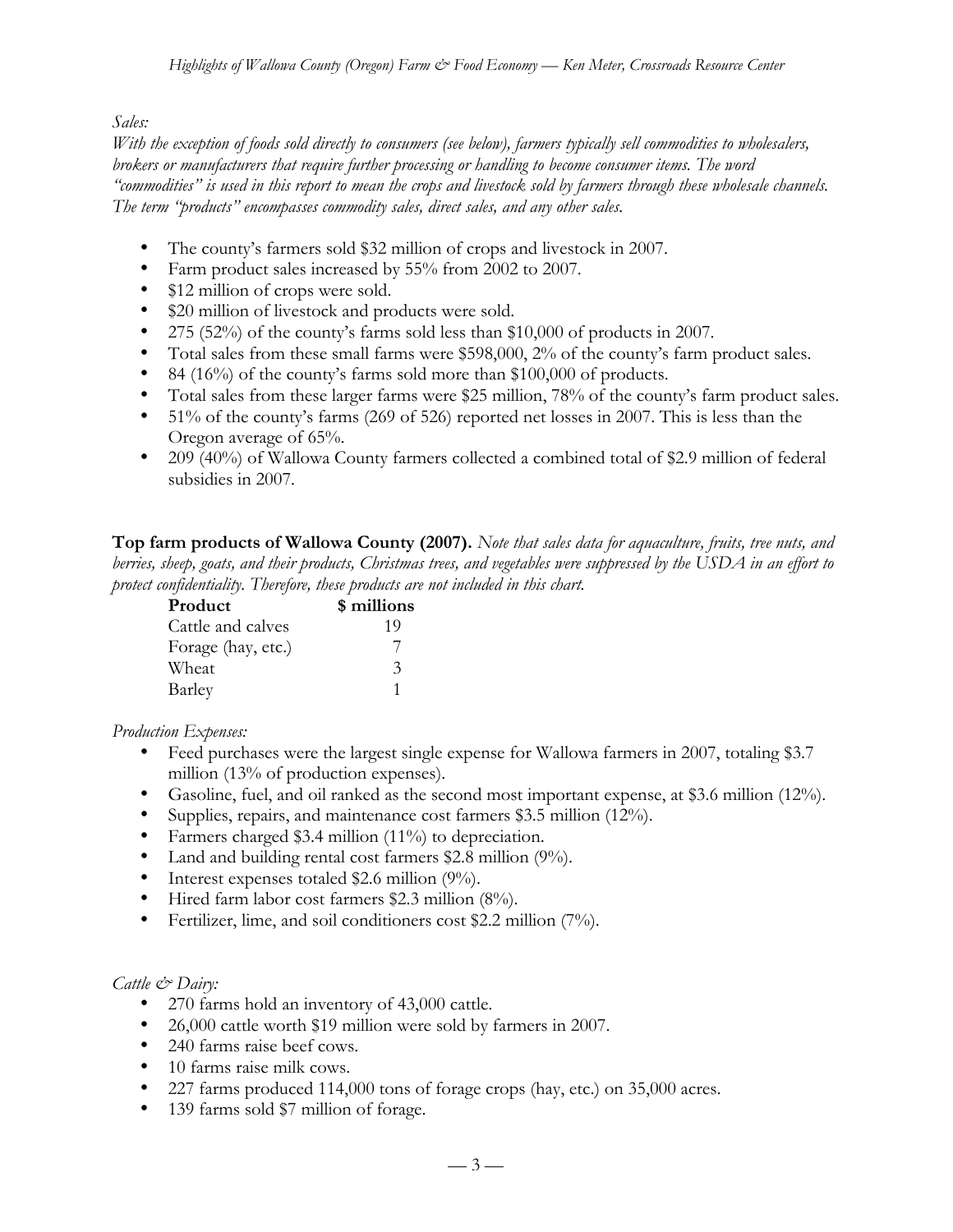### *Other Livestock & Animal Products:*

- 9 farms hold an inventory of 38 hogs and pigs.
- 9 farms sold 75 hogs and pigs in 2007.
- 47 farms hold an inventory of 1,446 sheep and lambs.
- 53 farms sold sheep, goats, and lambs in 2007. *Note that data for sales of sheep, goats, and their products were suppressed by the USDA in an effort to protect confidentiality.*
- 36 farms hold an inventory of 618 laying hens*.*
- One farm raises broiler chickens.
- 3 farms engage in aquaculture.
- 54 farms raise horses and ponies.

# *Grains, Oil Seeds, & Edible Beans:*

- 56 farms produced \$4.1 million of grains, oil seeds, and edible beans.
- 39 farms produced 405,000 bushels of wheat on 8,117 acres, worth \$2.7 million.
- This amounts to an average price per bushel of wheat of \$6.66. *Note that this price is an approximation, and does not necessarily represent the actual price at which wheat was sold.*
- This includes:
	- o 20 farms produced 157,000 bushels of winter wheat on 3,778 acres.
	- o 26 farms produced 248,000 bushels of spring wheat on 4,339 acres.

*Vegetables & Melons (some farmers state that Ag Census data does not fully represent vegetable production):*

- 16 farms worked 101 acres to produce vegetables. *Note that data for vegetable sales were suppressed by the USDA in an effort to protect confidentiality.*
- This represents a 45% increase in the number of farms (from 11 in 2002).
- 6 farms raised potatoes*.*

*Fruits (some farmers state that Ag Census data does not fully represent fruit production):*

- 2 farms in the county have orchards. *Note that data for acreage of orchards were suppressed by the USDA in an effort to protect confidentiality.*
- 2 farms sold fruits, nuts and berries*. Note that data for sales of fruits, nuts, and berries were suppressed by the USDA in an effort to protect confidentiality.*

# *Nursery & Greenhouse Plants:*

- 6 farms sold \$101,000 worth of ornamentals in 2007.
- This represents a decrease of 33% in the number of farms (from 9 in 2002) and an increase of 2% in the number of sales from 2002.
- One farm sold Christmas trees.

# *Direct & Organic Sales:*

- 57 farms sell \$313,000 of food products directly to consumers. This is a 12% increase of number of farms (51 in 2002) selling direct over 2002, and a 240% increase in direct sales over 2002 sales of 92,000.
- This amounts to 1% of farm product sales, more than double the national average of 0.4%.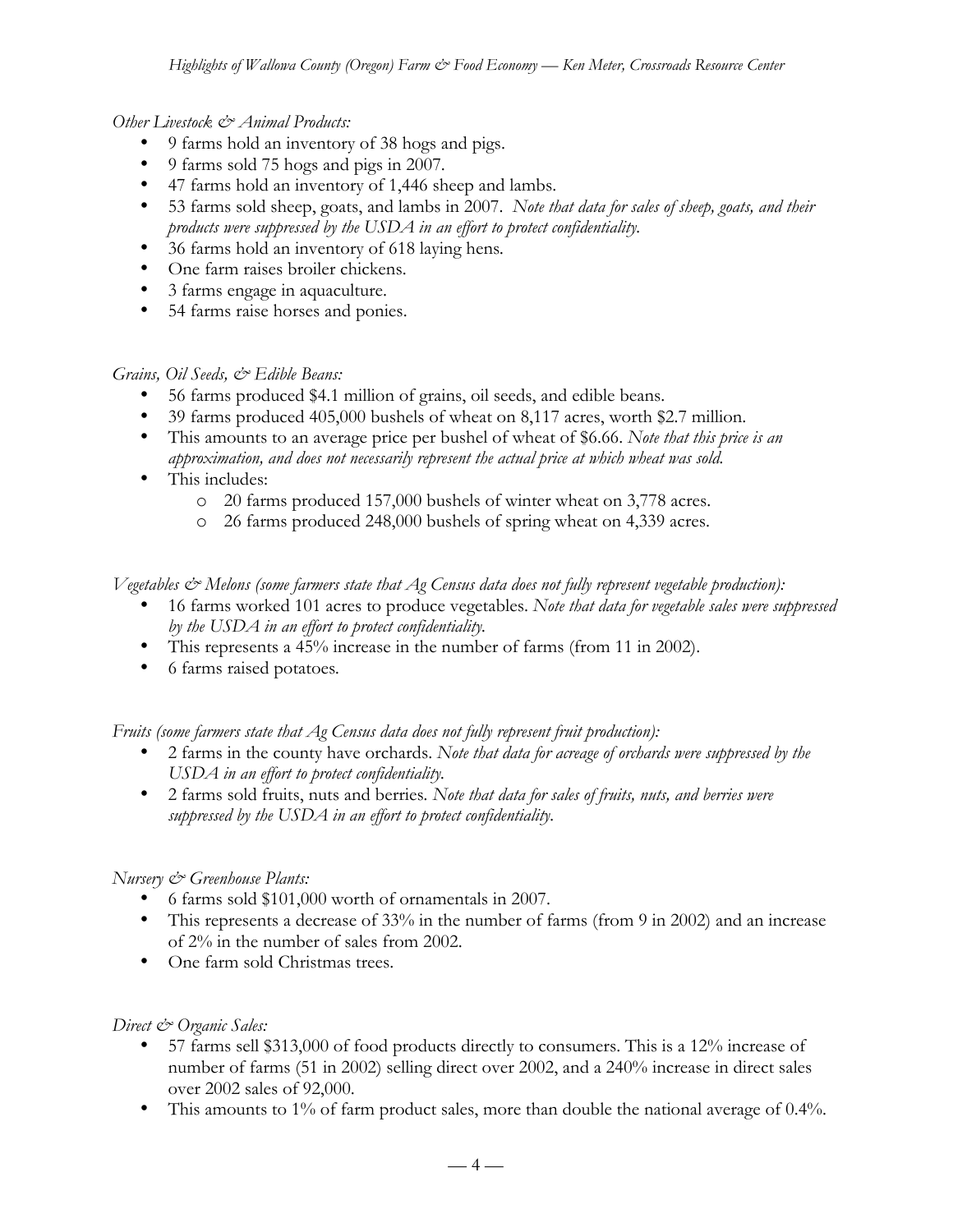- 10 farms in the county sold \$378,000 of organic products, accounting for 0.4% of Oregon's organic sales.
- For comparison, 799 farms in Oregon sold \$88 million of organic food products.
- 9 farms market through community supported agriculture (CSA).
- 89 farms produce and sell value-added products.

### *Conservation Practices:*

- 154 farms use conservation methods such as no-till, limited tilling, filtering field runoff to remove chemicals, fencing animals to prevent them from entering streams, etc.
- 197 farms practice rotational or management intensive grazing.
- 14 farms generate energy or electricity on the farm.

### *Other Crops:*

- 11 farms produced 43,000 bushels of oats on 453 acres. *Note that the USDA does not report sales data for oats.*
- 29 farms produced 259,000 bushels or barley on 3,827 acres, worth \$1.2 million.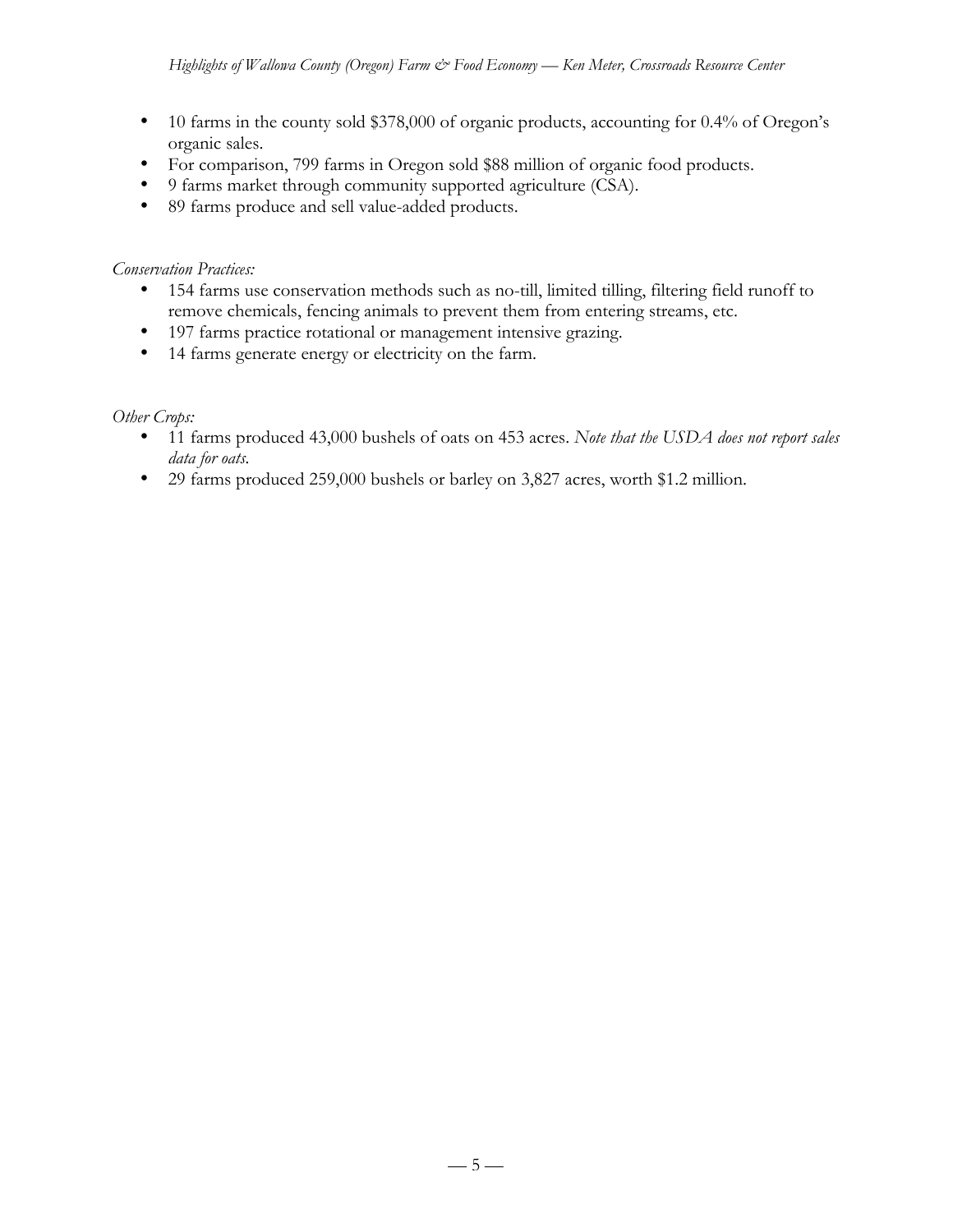| Small family farms:             | Farms | Percent | Acres   | Percent |
|---------------------------------|-------|---------|---------|---------|
| Limited-resource                | 71    | $13\%$  | 41,903  | $8\%$   |
| Retirement                      | 105   | 20%     | 47,845  | $9\%$   |
| Residential/lifestyle           | 181   | $34\%$  | 76,225  | $14\%$  |
| Farming occupation/lower sales  | 76    | $14\%$  | 61,423  | $12\%$  |
| Farming occupation/higher sales | 31    | $6\%$   | 44,163  | $8\%$   |
| Large family farms              | 23    | $4\%$   | 119,388 | $23\%$  |
| Very large family farms         | 9     | $2\%$   | 45,884  | $9\%$   |
| Nonfamily farms                 | 30    | $6\%$   | 91,126  | $17\%$  |
| Total                           | 526   |         | 527,957 |         |

# **Limited-resource farms and others in Wallowa County (Census of Agriculture, 2007)**

#### *Definitions of terms (Agricultural Census 2007):*

**Limited-resource farms** have market value of agricultural products sold gross sales of less than \$100,000, and total principal operator household income of less than \$20,000.

**Retirement farms** have market value of agricultural products sold of less than \$250,000, and a principal operator who reports being retired.

**Residential/lifestyle farms** have market value of agricultural products sold of less than \$250,000, and a principal operator who reports his/her primary occupation as other than farming.

**Farming occupation/lower-sales farms** have market value of agricultural products sold of less than \$100,000, and a principal operator who reports farming as his/her primary occupation.

**Farming occupation/higher-sales farms** have market value of agricultural products sold of between \$100,000 and \$249,999, and a principal operator who reports farming as his/her primary occupation.

**Large family farms** have market value of agricultural products sold between \$250,000 and \$499,999.

**Very large family farms** have market value of agricultural products sold of \$500,000 or more.

**Nonfamily farms are farms** organized as nonfamily corporations, as well as farms operated by hired manager.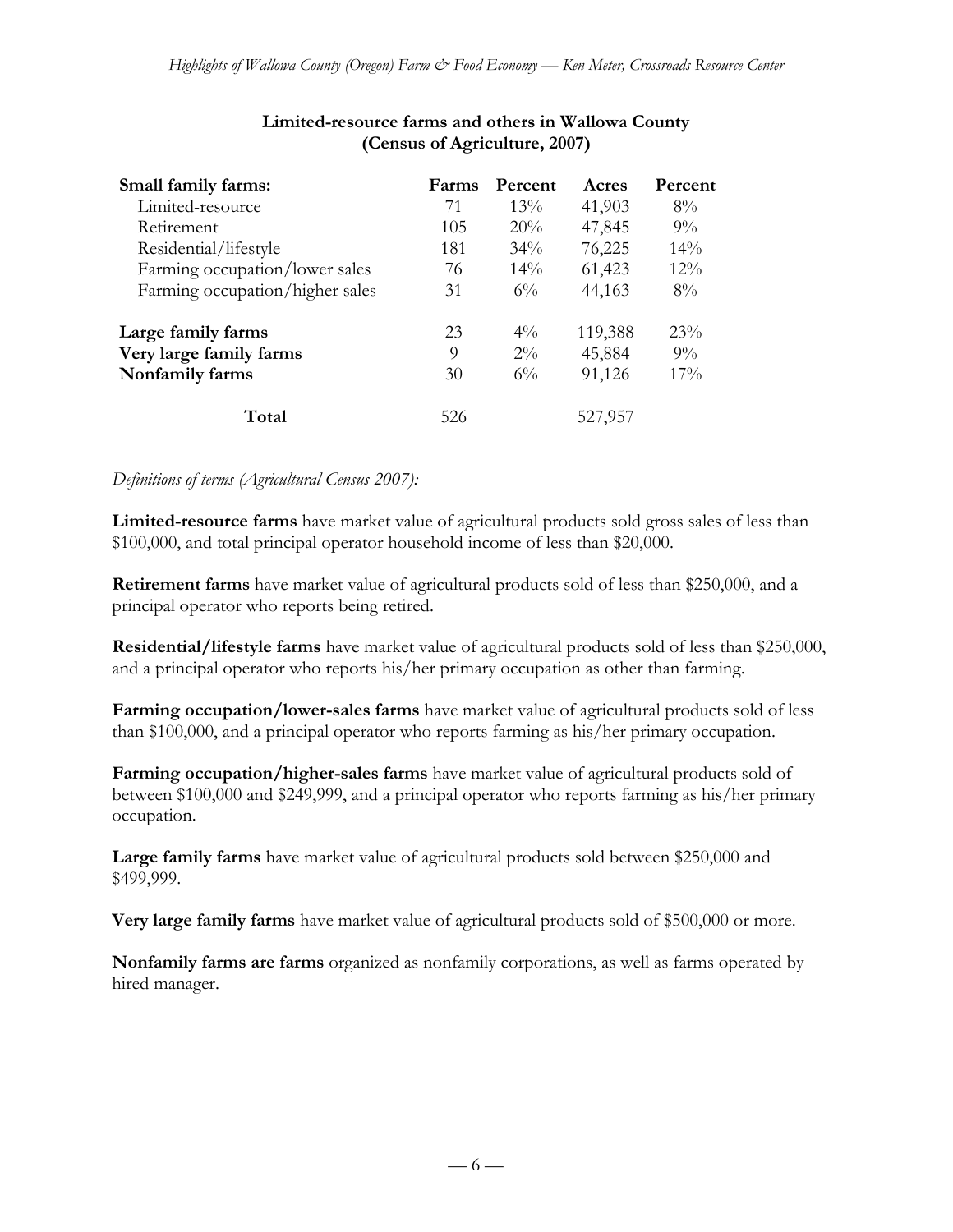# **County and State Highlights**

### **Wallowa County highlights (Agriculture Census 2007):**

- 526 farms, 5% more than in 2002.
- Wallowa County has 528,000 acres of land in farms.
- Farmers sold \$32 million of products in 2007.
- \$12 million (38%) of these sales were crops.
- \$20 million (62%) of these sales were livestock.
- The most prevalent farm size is 1,000 acres or more with 113 farms (21%) in this category.
- The next most prevalent is 108 acres with 108 (21%) farms.
- 170 farms (32%) are less than 50 acres.
- 275 farms  $(52\%)$  sold less than \$10,000 in farm products.
- 84 farms (16%) sold more than \$100,000 in farm products.
- Wallowa County ranks 1st in Oregon for inventory of bison, but *inventory figures were not reported by the USDA in an effort to protect confidentiality.*
- The county ranks 4<sup>th</sup> in the state for acreage of short-rotation woody crops, but *acreage figures for short-rotation woody crop were not reported by the USDA in an effort to protect confidentiality.*
- Wallowa County ranks  $5<sup>th</sup>$  in the state for sales of barley, with 3,827.
- The county ranks tenth in Oregon for acreage of forage (hay, etc.), with 35,000.
- Wallowa County ranks  $10^{th}$  in the state for acreage of wheat, with 8,117.
- The county ranks  $10^{th}$  in the state for inventory of cattle and calves, with 43,000.
- 57 farms sold \$313,000 of food directly to consumers. This is a 12% increase in the number of farms selling direct (51 in 2002), and a 240% increase in direct sales over 2002 sales of \$92,000.
- Direct sales were 1% of farm product sales, more than double the national average of 0.4%.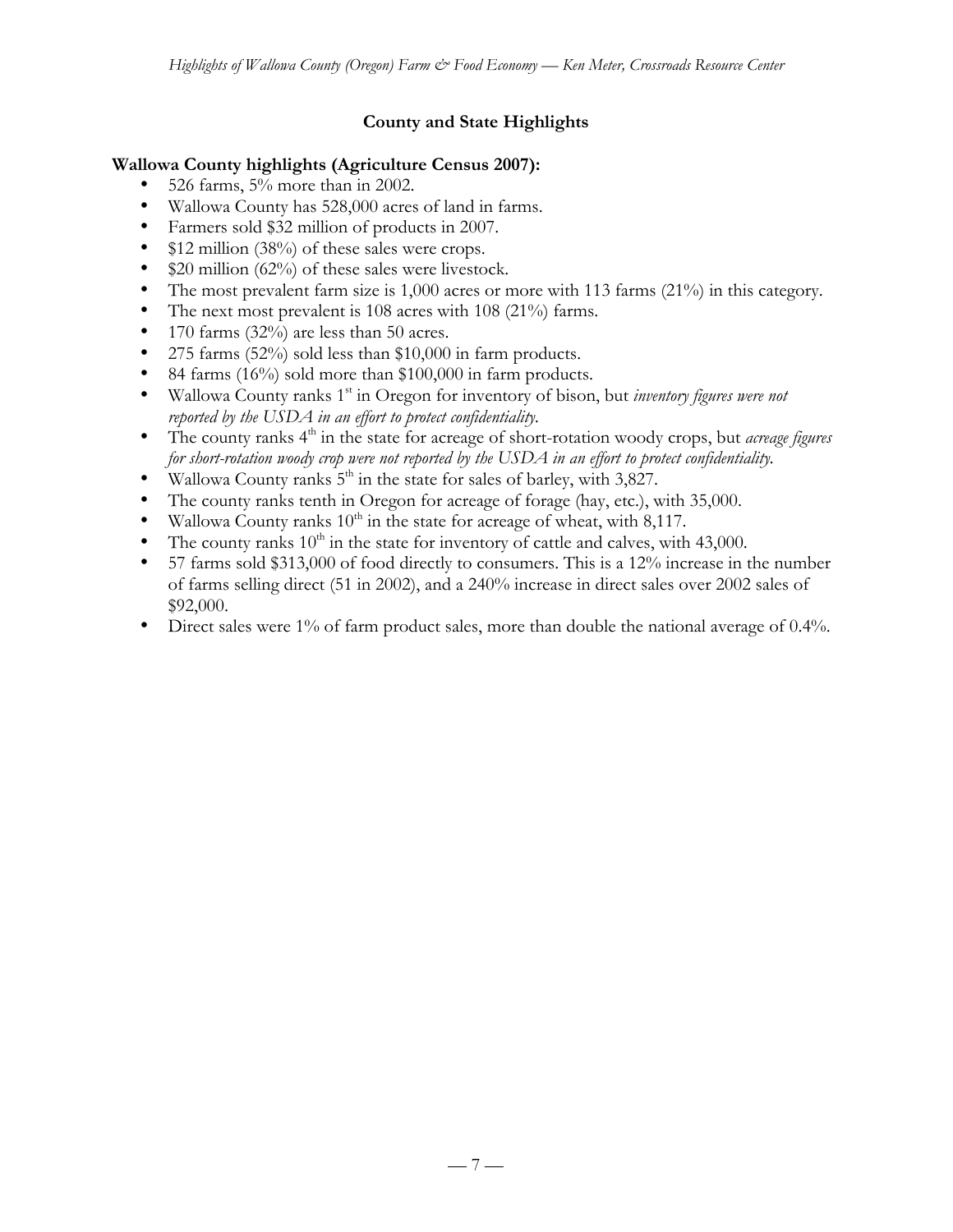### **State of Oregon highlights (Agriculture Census 2007):**

- 38,553 farms, 4% less than in 2002.
- Oregon has 16 million acres of land in farms.
- Farmers sold \$4.4 billion of products in 2007.
- \$3 billion (68%) of these sales were crops.
- \$1.4 billion (32%) of these sales were livestock.
- The most prevalent farm size is 10 to 49 acres with 14,142 farms (37%) in this category.
- The next most prevalent is 1 to 9 acres with 9,546 (25%) farms.<br>• 2.564 farms  $(7\%)$  are 1.000 acres or more.
- 2,564 farms (7%) are 1,000 acres or more.
- 23,688 farms  $(61\%)$  are less than 50 acres.
- 26,035 farms (68%) sold less than \$10,000 in farm products.
- 4,678 farms (12%) sold more than \$100,000 in farm products.
- Oregon ranks  $1<sup>st</sup>$  in the U.S. for acreage of Christmas trees, with 67,000.
- The state ranks  $1<sup>st</sup>$  in the country for acreage of field and grass seed crops, with 557,000.
- Oregon ranks first in the country for sales of Christmas trees, with \$117 million.
- The state ranks  $3<sup>rd</sup>$  in the U.S. for sales of ornamentals, with \$989 million.
- Oregon ranks  $3<sup>rd</sup>$  in the country for sales of forage crops (hay, etc.), with \$698 million.
- The state ranks fourth in the country for sales of fruits, tree nuts, and berries, with \$516 million.
- Oregon ranks  $9<sup>th</sup>$  in the U.S. for sales of sheep, goats, and their products, with \$21 million.
- The state ranks  $9<sup>th</sup>$  in the country for acreage of vegetables, with 150,000.
- Oregon ranks ninth in the country for inventory of sheep and lambs, with 217,000.
- The state ranks  $10^{th}$  in the U.S. for vegetable sales, with \$339 million.
- 6,274 farms sold \$56 million of food directly to consumers. This is a 2% decrease in the number of farms selling direct (6,383 in 2002), and a 163% increase in direct sales over 2002 sales of \$21 million.
- Direct sales were 1.3% of farm product sales, over three times the national average of 0.4%.
- If direct food sales made up a single commodity, the value of these sales would outrank the state's  $15<sup>th</sup>$ -most important product, chicken eggs.
- 933 farms farm organically, with a total of 46,000 acres of harvested cropland, and 42,000 acres of pastureland.
- 16,000 acres on 470 farms are undergoing organic conversion.
- 799 farms in Oregon sold \$88 million of organic food products, including \$42 million of crops (this may include ornamental and greenhouse crops), \$3 million of livestock and poultry, and \$43 million of products from livestock and poultry (such as milk or eggs).
- 311 farms market through community supported agriculture (CSA).
- 1,753 farms produce value-added products.
- 9,327 farms use conservation methods such as no-till, limited tilling, filtering field runoff to remove chemicals, fencing animals to prevent them from entering streams, etc.
- 9,694 farms practice rotational management of intensive grazing.
- 631 farms generate energy or electricity on the farms.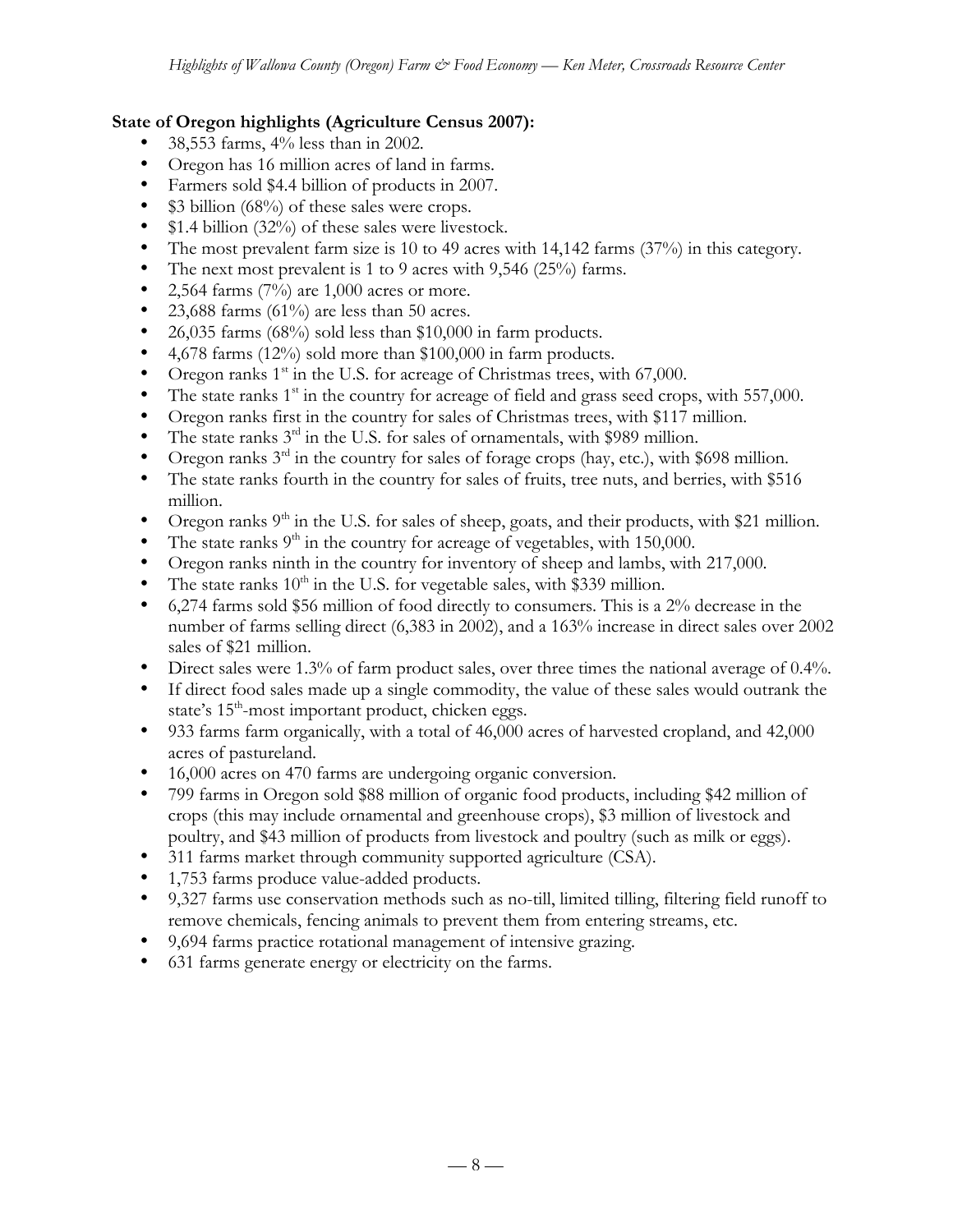## **Oregon's top farm products in 2010 (Economic Research Service)**

*See chart on next page.*

|                |                      | \$ millions |
|----------------|----------------------|-------------|
| 1              | Ornamentals          | 760         |
| $\mathbf{2}$   | Cattle & calves      | 446         |
| 3              | Dairy products       | 412         |
| $\overline{4}$ | Wheat                | 326         |
| 5              | Hay                  | 253         |
| 6              | Potatoes             | 139         |
| 7              | Onions               | 129         |
| 8              | Ryegrass             | 123         |
| 9              | Pears                | 90          |
| 10             | Cherries             | 78          |
| 11             | Fescue               | 73          |
| 12             | Hazelnuts (filberts) | 67          |
| 13             | Blueberries          | 64          |
| 14             | Grapes               | 63          |
| 15             | Chicken eggs         | 52          |
| 16             | Mint                 | 43          |
| 17             | Blackberries         | 35          |
| 18             | Hops                 | 31          |
| 19             | Corn                 | 27          |
| 20             | Apples               | 26          |
| 21             | Corn, sweet          | 26          |
| 22             | Beans, snap          | 20          |
| 23             | Sheep and lambs      | 19          |
| 24             | Bluegrass, Kentucky  | 19          |

*Note: broiler chickens were also listed among Oregon's top 25 products, but sales figures for these products were not released by ERS, in an effort to protect confidentiality.*

Note also that at \$56 million, direct sales from farmers to consumers amount to more than the value of the 15<sup>th</sup>-ranking product, chicken eggs.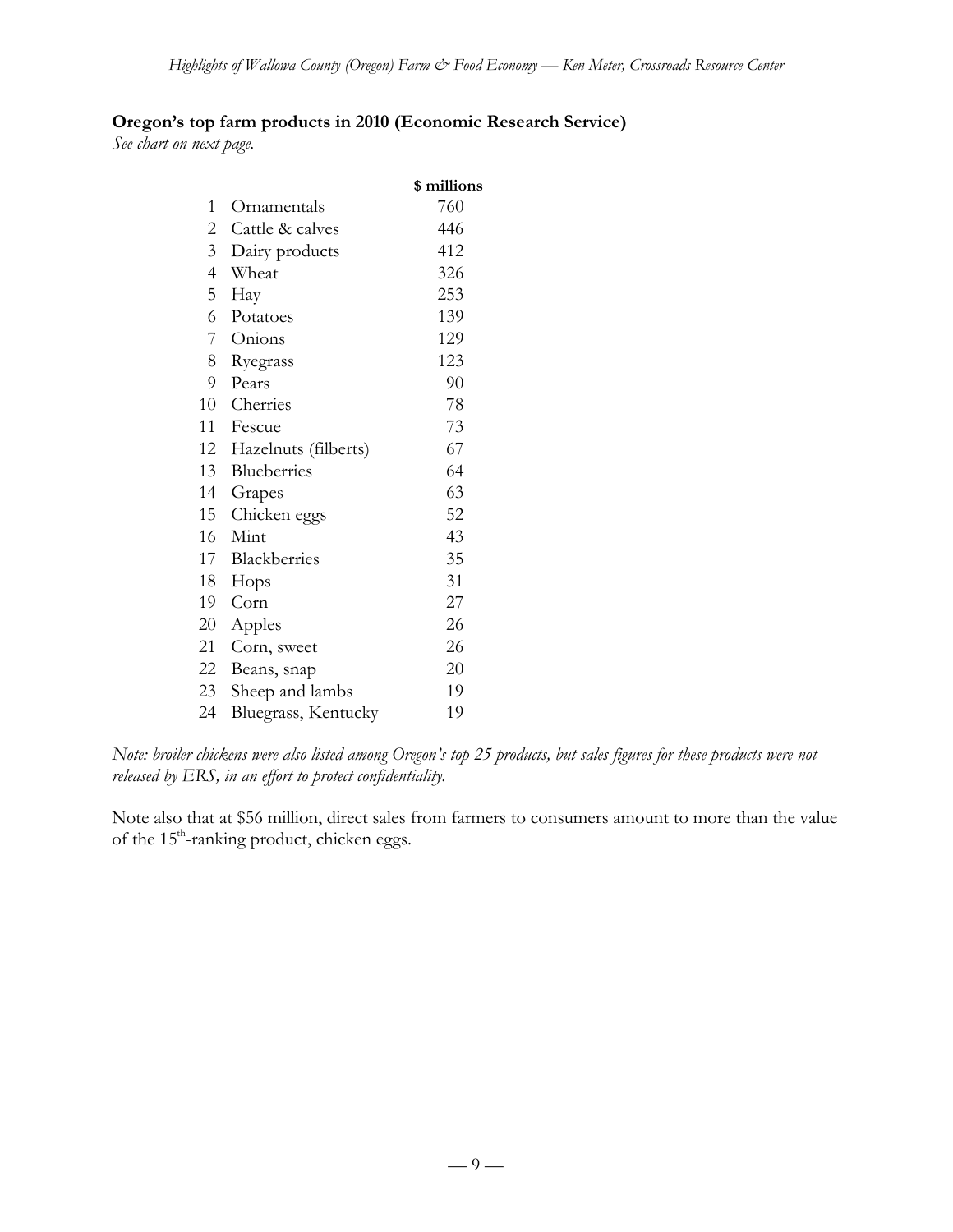# **Oregon's top farm products in 2010 (Economic Research Service)**

*See table on previous page*



**Top farm products in Oregon, 2010**

*Source: USDA Economic Research Service*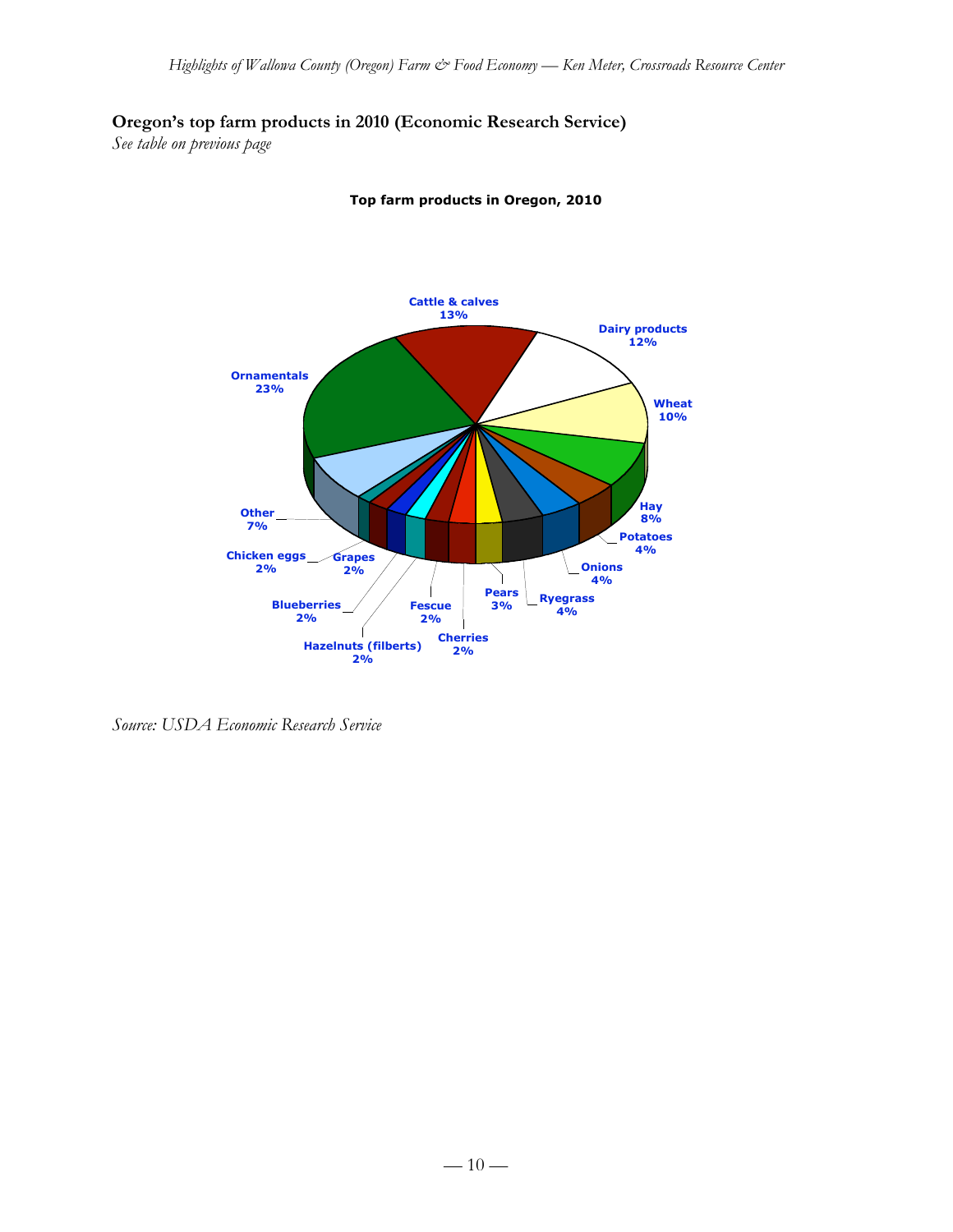## **Balance of Cash Receipts and Production Costs (BEA):**

Wallowa County ranchers and farmers sell \$40 million of food products per year (1987-2009 average), spending \$50 million to raise them, for an average loss of \$10 million each year, or 27% of sales. *Note that these sales figures compiled by the BEA may differ from cash receipts recorded by the USDA Agriculture Census (above).*

Overall, farm producers spent \$245 million more producing crops and livestock than they earned by selling these products from 1987 to 2009. Farm production costs exceeded cash receipts for 21 years of that 23-year period. Moreover, 51% of the county's farms and ranches reported a net loss to the 2007 Census of Agriculture. Wallowa County farmers and ranchers earned \$16 million less by selling farm products in 2009 than they earned in 1969 (in 2009 dollars).

Farmers and ranchers earn another \$6 million per year of farm-related income — primarily custom work, and rental income (23-year average for 1987-2009). Federal farm support payments are relatively small, averaging \$4 million per year for the entire county for the same years.

### **The county's consumers:**

*See also information covering low-income food consumption and food-related health conditions, page 1-2 above.*

Wallowa County consumers spend \$18 million buying food each year, including \$11 million for home use. Most of this food (\$16 million) is produced outside the county. Only \$313,000 of food products (1% of farm cash receipts and 1.7% of the county's consumer market) are sold by farmers directly to consumers.

Estimated change in net assets (that is, assets minus liabilities) for all county households combined was a loss of \$36 million in 2009 alone (BLS). This places additional pressure on Wallowa County consumers trying to buy food.

#### **Farm and food economy summary:**

Farmers lose \$10 million each year producing food commodities, while spending \$17 million buying inputs sourced outside of the county. From the standpoint of the county as a whole, these external input purchases take money away from the local economy. This is a total loss of \$27 million to the county.

Meanwhile, consumers spend \$16 million buying food from outside. Thus, total loss to the county is \$43 million of potential wealth *each year*. This loss amounts to more than the value of all food commodities raised in the county.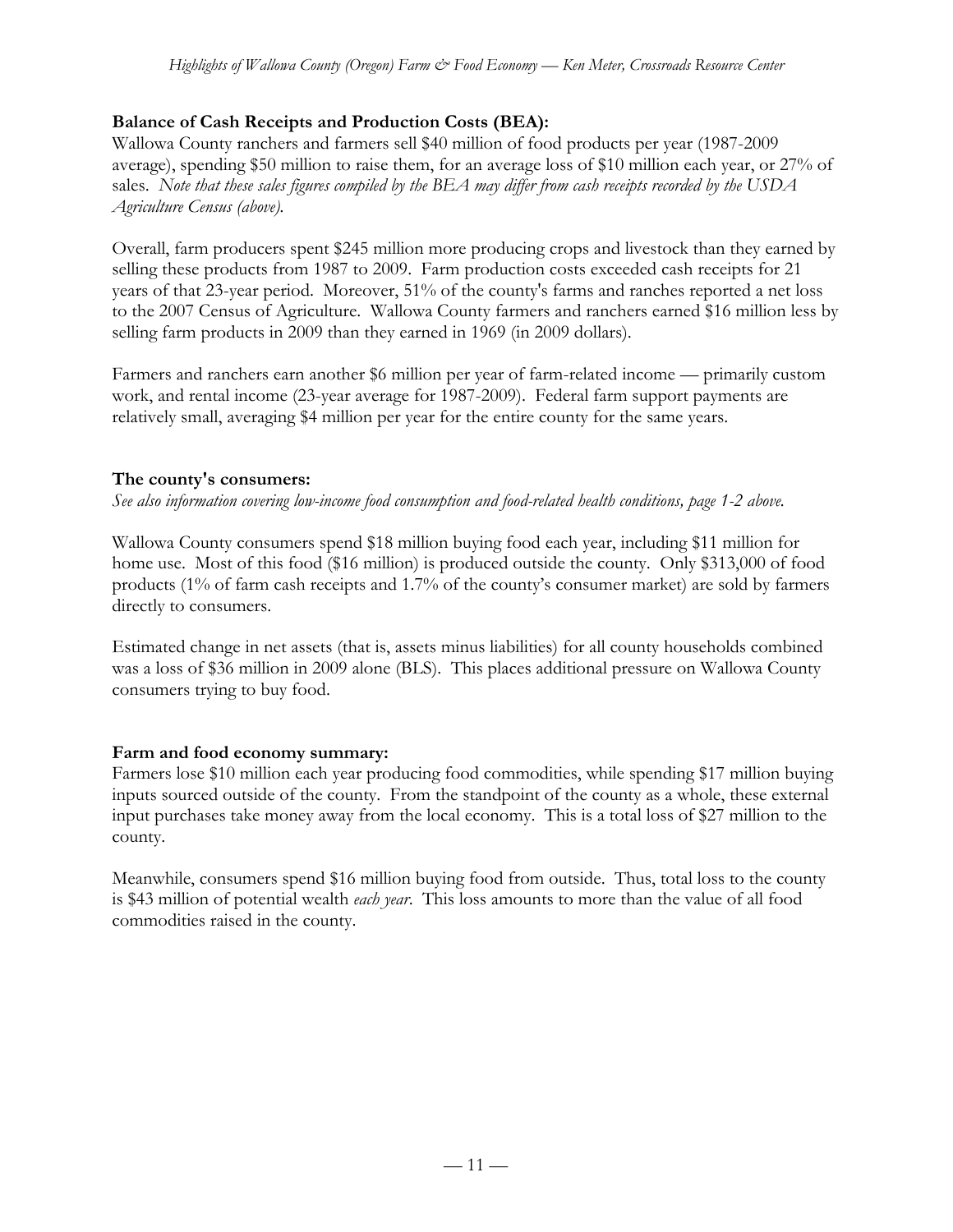#### **Wallowa County: markets for food eaten at home (2009):**

Wallowa County residents purchase \$18 million of food each year, including \$11 million to eat at home. Home purchases break down in the following way:

|                                     | millions |
|-------------------------------------|----------|
| Meats, poultry, fish, and eggs      | \$2.3    |
| Fruits & vegetables                 | 2.0      |
| Cereals and bakery products         | 1.4      |
| Dairy products                      | 1.1      |
| "Other," incl. Sweets, fats, & oils | 39       |

If Wallowa County residents purchased 15% of their food for home use directly from county farmers, this would generate \$1.6 million of new farm income for the county. This would require each resident of the county to buy, on average, less than \$5.00 of food directly from farmers each week.

#### **Northeast Oregon: markets for food eaten at home (2009):**

Northeast Oregon residents purchase \$322 million of food each year, including \$189 million to eat at home. Home purchases break down in the following way:

|                                     | millions |
|-------------------------------------|----------|
| Meats, poultry, fish, and eggs      | \$40.8   |
| Fruits & vegetables                 | 34.5     |
| Cereals and bakery products         | 24.1     |
| Dairy products                      | 20.2     |
| "Other," incl. Sweets, fats, & oils | 68.2     |

If Northeast Oregon residents purchased 15% of their food for home use directly from farmers in the region, this would generate \$28 million of new farm income. This would require each resident of the region to buy, on average, less than \$5.00 of food directly from farmers each week.

#### **Pendleton: markets for food eaten at home (2009):**

Pendleton residents purchase \$225 million of food each year, including \$131 million to eat at home. Home purchases break down in the following way:

|                                     | millions |
|-------------------------------------|----------|
| Meats, poultry, fish, and eggs      | \$28.6   |
| Fruits & vegetables                 | 24.2     |
| Cereals and bakery products         | 16.8     |
| Dairy products                      | 14.1     |
| "Other," incl. Sweets, fats, & oils | 47.7     |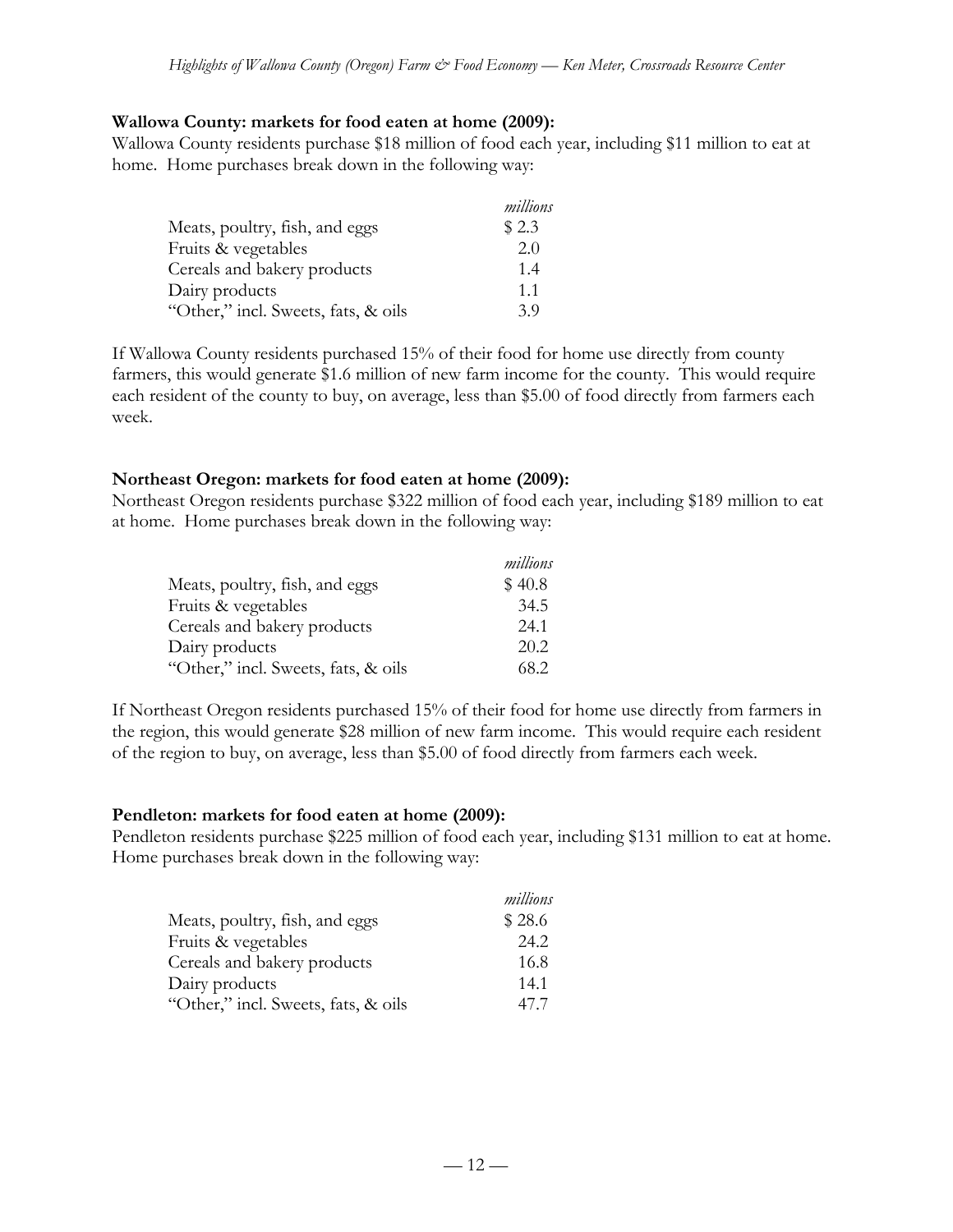#### **Baker County: markets for food eaten at home (2009):**

Baker County residents purchase \$43 million of food each year, including \$25 million to eat at home. Home purchases break down in the following way:

|                                     | millions |
|-------------------------------------|----------|
| Meats, poultry, fish, and eggs      | \$5.4    |
| Fruits & vegetables                 | 4.6      |
| Cereals and bakery products         | 3.2      |
| Dairy products                      | 2.7      |
| "Other," incl. Sweets, fats, & oils | 90       |

#### **Umatilla County: markets for food eaten at home (2009):**

Umatilla County residents purchase \$195 million of food each year, including \$114 million to eat at home. Home purchases break down in the following way:

|                                     | millions |
|-------------------------------------|----------|
| Meats, poultry, fish, and eggs      | \$24.7   |
| Fruits & vegetables                 | 20.9     |
| Cereals and bakery products         | 14.6     |
| Dairy products                      | 12.2.    |
| "Other," incl. Sweets, fats, & oils | 41.2     |

#### **Union County: markets for food eaten at home (2009):**

Union County residents purchase \$66 million of food each year, including \$39 million to eat at home. Home purchases break down in the following way:

|                                     | millions |
|-------------------------------------|----------|
| Meats, poultry, fish, and eggs      | \$8.4    |
| Fruits & vegetables                 | 71       |
| Cereals and bakery products         | 5.0      |
| Dairy products                      | 4.2      |
| "Other," incl. Sweets, fats, & oils | 14.1     |

#### **Metro Boise: markets for food eaten at home (2009):**

Metro Boise residents purchase \$1.9 billion of food each year, including \$1.1 billion to eat at home. Home purchases break down in the following way:

|                                     | millions |
|-------------------------------------|----------|
| Meats, poultry, fish, and eggs      | \$239    |
| Fruits & vegetables                 | 202      |
| Cereals and bakery products         | 141      |
| Dairy products                      | 118      |
| "Other," incl. Sweets, fats, & oils | 400      |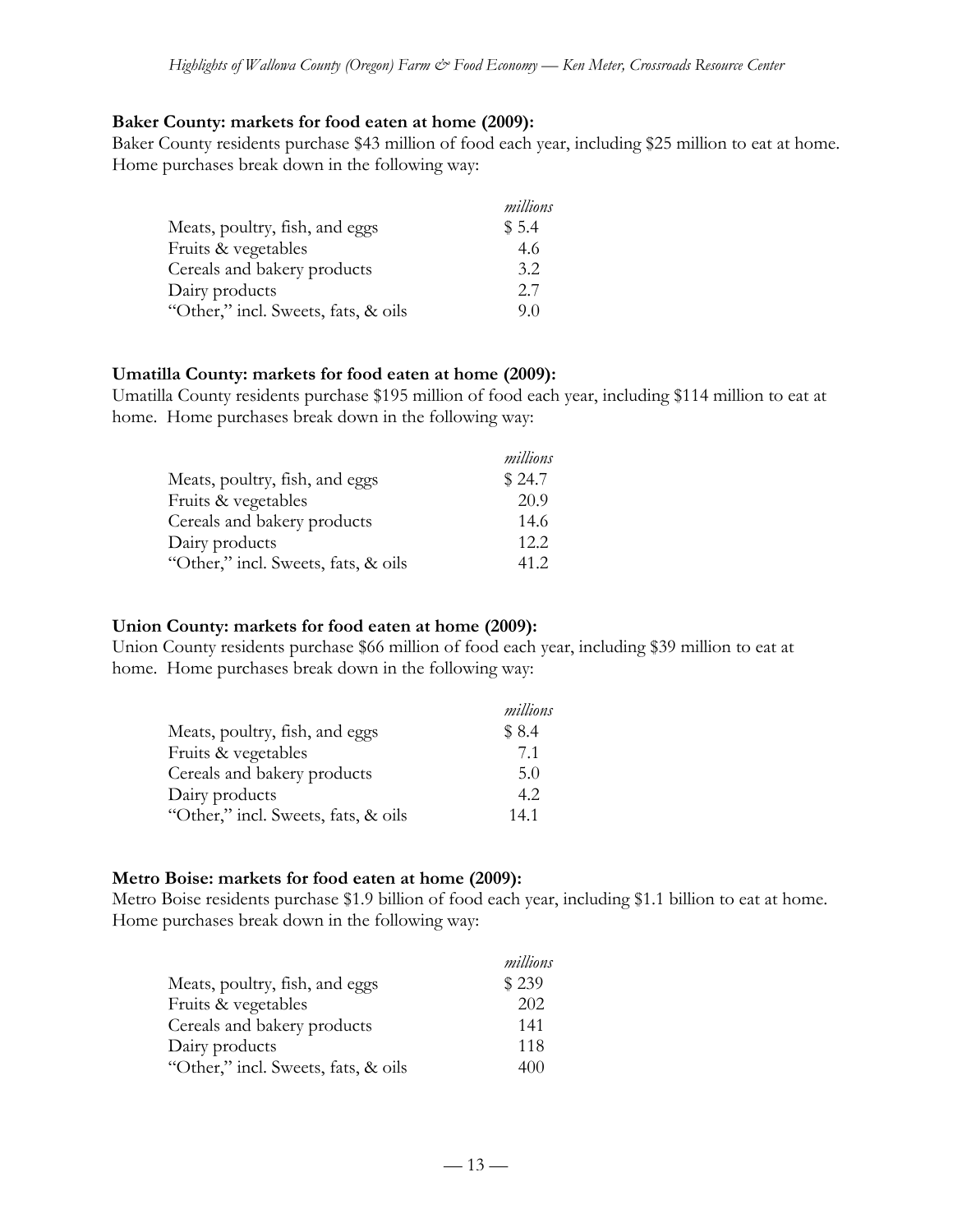# **Oregon: markets for food eaten at home (2009):**

Oregon residents purchase \$10 billion of food each year, including \$6 billion to eat at home. Home purchases break down in the following way:

|                                     | millions |
|-------------------------------------|----------|
| Meats, poultry, fish, and eggs      | \$1,287  |
| Fruits & vegetables                 | 1,089    |
| Cereals and bakery products         | 759      |
| Dairy products                      | 636      |
| "Other," incl. Sweets, fats, & oils | 2,150    |